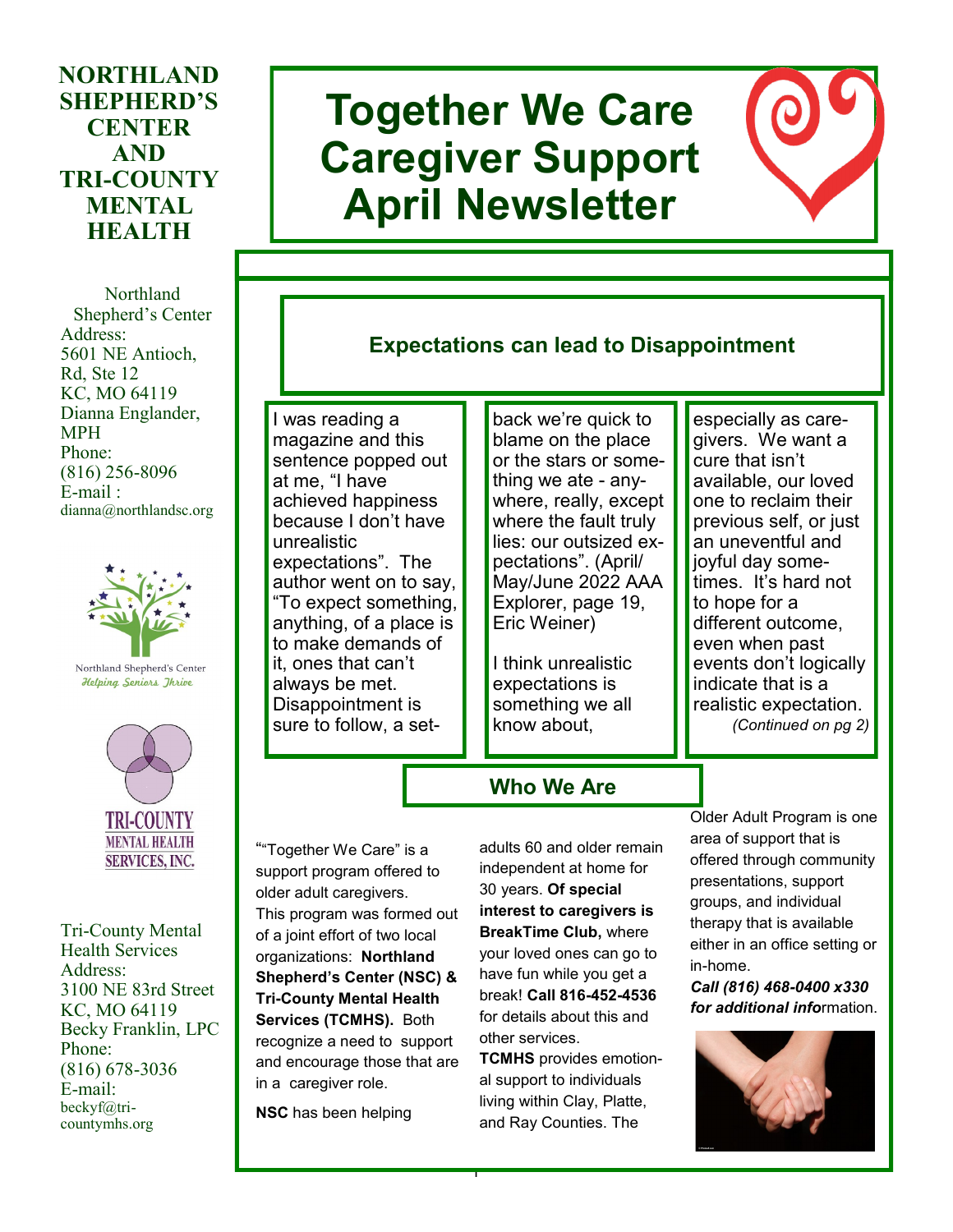#### (continued from pg 1)

How do we set realistic expectations?

- Being mindful of daily routines and thoughts can be very powerful.
- Positive thoughts, based in reality, can help us to at least not be disappointed and provide some level of contentment.
- When we stop to BREATHE we can reset our emotional track and our daily compass.
- When we learn to laugh, even if we want to cry, we will release endorphins that really will help us to feel better.

I'm not saying to set the bar low, I'm suggesting that realistic expectations can deflect some disappointment and sorrow.

By Dianna Englander

**Life Sunday, 3/20/22 marked the first day of spring. The official time for the world to wake up from a long winter. Enjoy the crazy weather as it happens!**

## **National Healthcare Decision Commemoration**

Advance planning for endof-life decisions can feel like a delicate subject. However, by planning ahead, it is a gift to honor your loved one's wishes when they are no longer able to speak for themselves.

Also, as a caregiver, you may worry about what will happen to your loved ones when your health declines. By planning ahead, it can give peace of mind and security.

April 16th is National Healthcare Decisions Days. This is a great way to raise awareness on important topics. There are various elder care attorneys in our local community. These individuals would be happy to provide information and education on what options are best for you.

#### *Next month, at our May 5th support group from 10-11:30 am, Nicki with Shepherd Elder Law will be speaking with our group on this topic.*  **Spring and New**  $\begin{array}{|c|c|c|c|c|c|}\n\hline\n\end{array}$  **<b>Spring and New**  $\begin{array}{|c|c|c|c|c|}\n\hline\n\end{array}$  **[16](https://theconversationproject.org/nhdd/?msclkid=be7fa33fb43011ec9c43d816106012ac)** and New  $\begin{array}{|c|c|c|c|c|}\n\hline\n\end{array}$  16

We hope you are able to participate!

What are the benefits of advance planning?

Making financial decisions when you are planning

and not in a crisis

- · Security and peace of mind
- · A sense of understanding and preparedness
- · Honoring the wishes of your loved one (and/or having documentation of your own wishes)

[The Conversation Project](https://theconversationproject.org/nhdd/?msclkid=5b7097bcb42411ecbf758fecbbd5ab98) - [National Healthcare Deci](https://theconversationproject.org/nhdd/?msclkid=5b7097bcb42411ecbf758fecbbd5ab98)[sions Day —](https://theconversationproject.org/nhdd/?msclkid=5b7097bcb42411ecbf758fecbbd5ab98) April 16

National Healthcare Decisions Day (NHDD) exists to inspire, educate and empower the public and providers about the importance of advance care planning. NHDD is an initiative to encourage patients to express their wishes regarding healthcare and for providers and facilities to respect those wishes, whatever they may be.

For more information:

[The Conversation Project](https://theconversationproject.org/nhdd/?msclkid=be7fa33fb43011ec9c43d816106012ac) - [National Healthcare](https://theconversationproject.org/nhdd/?msclkid=be7fa33fb43011ec9c43d816106012ac)  [Decisions Day —](https://theconversationproject.org/nhdd/?msclkid=be7fa33fb43011ec9c43d816106012ac) April

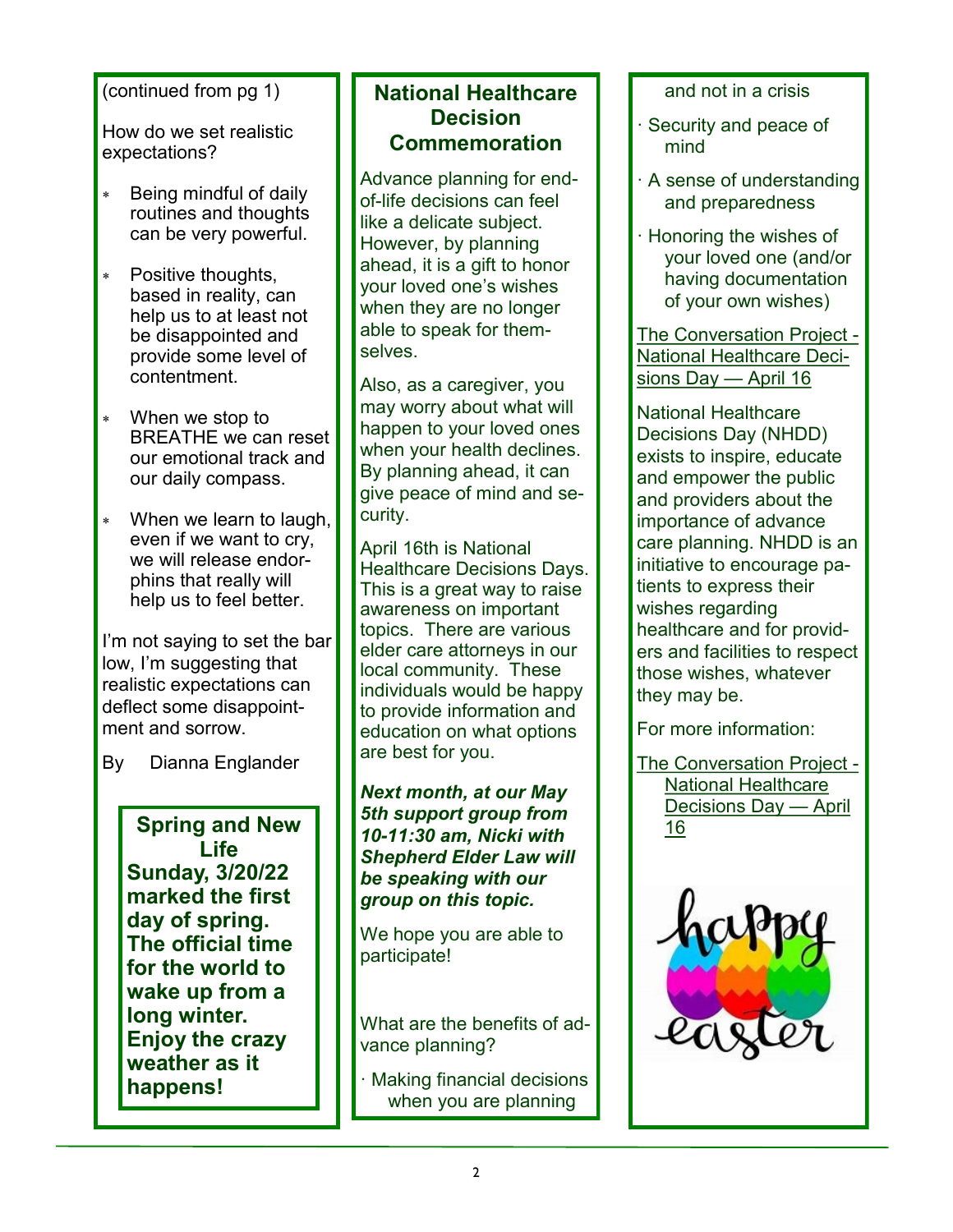# **Together We Care Support Group Information**

## **Attention Group Attendees**

We have received feedback (from our caregivers) that it is helpful to hear from speakers with local organizations. We will be starting a new format with upcoming meetings.

This will feature a speaker on a relevant topic for the first 45 minutes of the support group. The last 45 minutes of the support group will allow for discussion and sharing resources.

**Out of respect for our speakers,** we are now requiring registration for our group meetings. If we do not have a minimum of 5 people signed up for each group, we will not offer a speaker at that meeting. **We ask that you register by the first Monday of the month (the support groups take place on the first Thursday of the month).** This will also help us to plan for our time together.

As a reminder, if you wish to attend virtually, we will **send you the link the day of the event**. We look forward to taking our group meetings in a direction of further enrichment and support!"

**Together We Care caregiver support small group meetings are held every first** 

> **Thursday** at Woodneath Mid-

Continent Public Library, 8900 NE Flintlock Rd, Kansas City, MO 64157

**Next meeting is 4/7/22 From 10-11:30 AM**

Ashley Ollier from The Gardens of Barry Road Will be speaking about how to decide when it's time to consider memory or long term care.

Come and join us for a cup of your favorite beverage or join via zoom if you prefer.

*Request a zoom link by calling 452-4536.* 

**May 5th meeting Shepherd Elder Law** 

**attorney Nicki Piskuric will** 

**speak about documenting end of life decisions.**

# **Caring Café Updates**

From 2-4 at **Northland** Shepherd's Center

**4/20/22:** April Lankford, with St. Croix Hopice, will lead the group in using painting as a creative release. Back by popular demand, she will be leading us in a spring-themed painting activity.

*May 18th* **we will plant flowers and participate in a spring inspired guided imagery exercise.**

*June 15th* **we will experience the joy of Laughter Yoga and the beginning of summer.**

The Caring Cafe is designed for caregivers, with or without their loved ones, to share stories and lessons learned while having fun. This is a casual environment where we want everyone to find common ground and feel comfortable simply being together.

**RSVP call 452-4536**